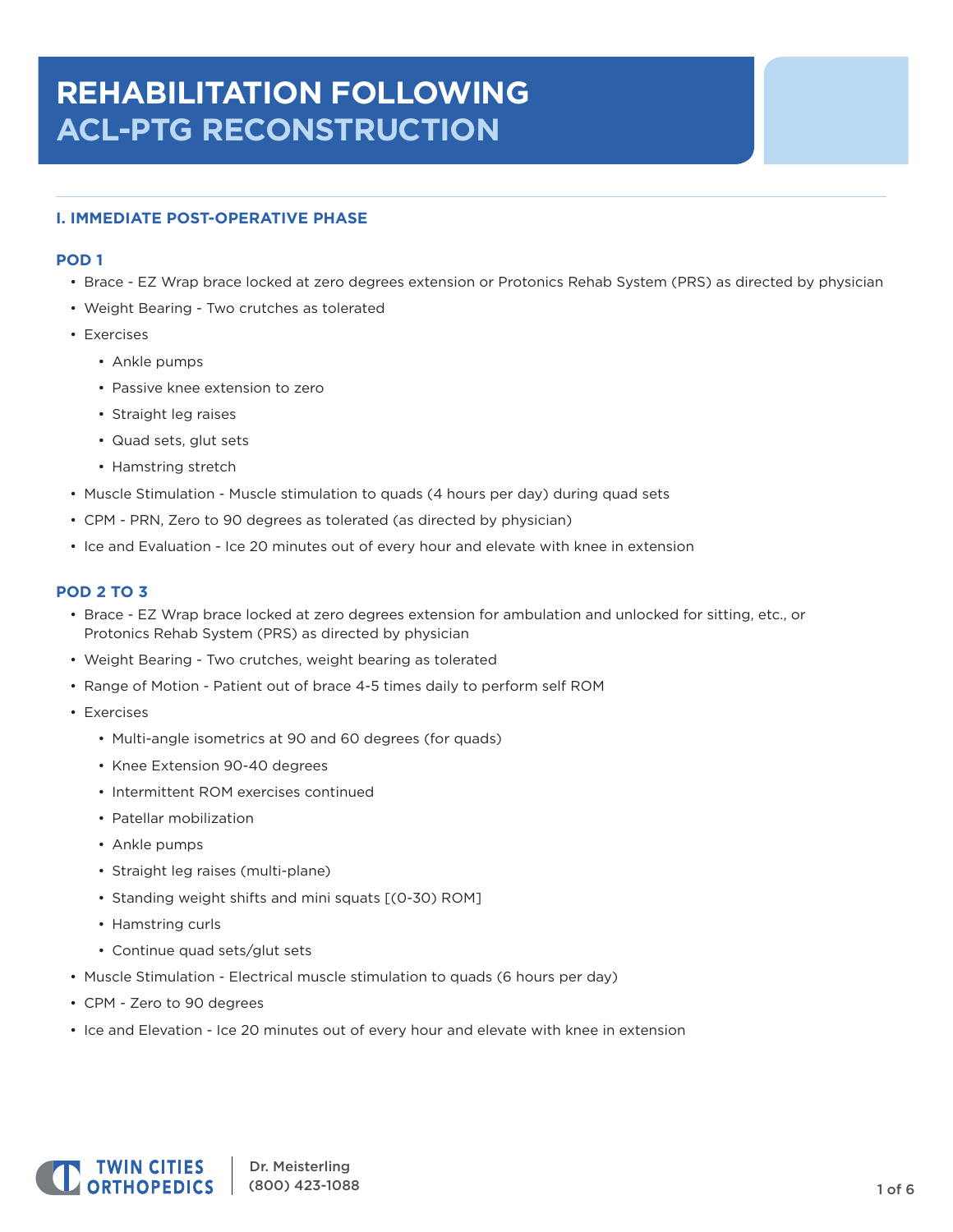# **POD 4 TO 7**

- Brace ‑ EZ Wrap brace locked at zero degrees extension for ambulation and unlocked for sitting, etc., or Protonics Rehab System (PRS) as directed by physician
- Weight Bearing ‑ Two Crutches weight bearing as tolerated
- Range of Motion Patient out of brace or in PRS to perform ROM 4-5 times daily
- Exercises
	- Knee Extension 90-40 degrees
	- Intermittent PROM exercises
	- Patellar mobilization
	- Ankle pumps
	- Straight leg raises (multi-plane)
	- Standing weight shift and mini squats (0‑30)
	- Passive knee extension to 0 degrees
	- Hamstrings curls
	- Proprioceptive and balance activities
- Muscle Stimulation ‑ Electrical muscle stimulation (continue 6 hours daily)
- CPM ‑ Zero to 90 degrees PRN

# **II. MAXIMUM PROTECTION PHASE (WEEK 2‑3)**

# **CRITERIA TO ENTER PHASE II**

- Quad Control (ability to perform good quad set and SLR)
- Full passive knee extension
- PROM 0-90 degrees
- Good patellar mobility
- Minimal effusion
- Independent ambulation with one or two crutches

#### **Goals**

Absolute control of external forces and protect graft

Nourish articular cartilage

Decrease fibrosis

Stimulate collagen healing

Decrease swelling

Prevent quad atrophy

# **WEEK TWO**

#### **Goals**

Prepare patient for ambulation without crutches

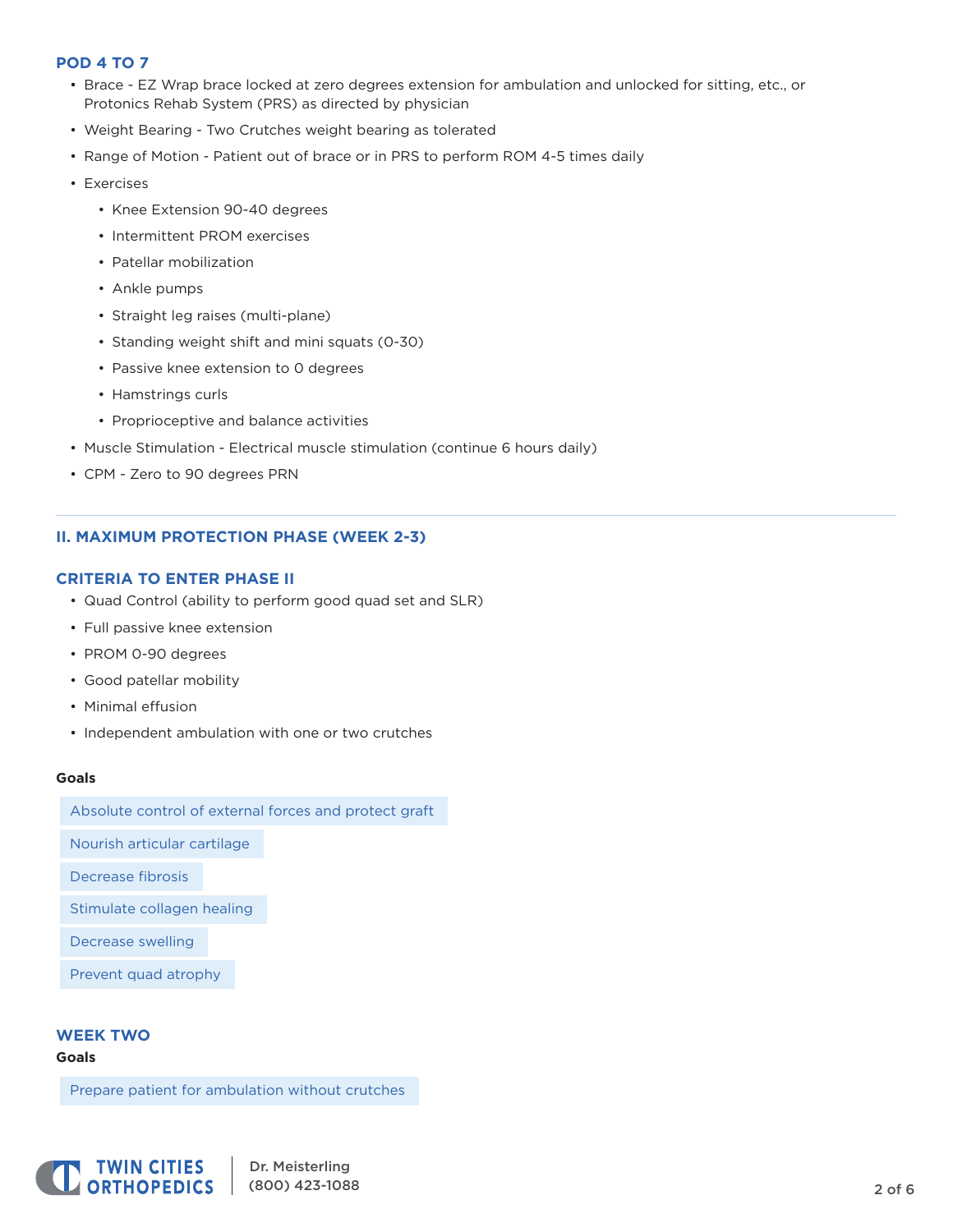- Brace ‑ EZ Wrap locked at zero degrees for ambulation only, unlocked for self
- ROM (4-5 times daily), or PRS program as indicated.
- Weight Bearing As tolerated (goal to discontinue crutches 7-10 days post op)
- Range of Motion Self ROM (4-5 times daily), emphasis on maintaining zero degrees passive extension
- KT 2000 Test ‑ (15 lb anterior-posterior test only)
- Exercises
	- Muscle stimulation to quadriceps during quadriceps exercises
	- Multi-angle isometrics at 90, 60, 30 degrees
	- Leg raises (4 planes)
	- Hamstring curls
	- Knee extension 90‑40 degrees
	- Mini squats (0-40) and weight shifts
	- PROM 0‑105 degrees
	- Patellar mobilization
	- Hamstring and calf stretching
	- Proprioception training
	- Well leg exercises
	- PRE Program start with 1 lb, progress 1 lb per week
- Swelling control ‑ Ice, compression, elevation

#### **WEEK THREE**

- Brace Discontinue locked brace. Brace opened 0-125 degrees for ambulation.
- Range of Motion ‑ Self ROM (4‑5 times daily), emphasis on maintaining zero degrees passive extension
- Full weight bearing ‑ No crutches
- Exercises
	- Same as week two
	- PROM 0‑115 degrees
	- Bicycle for ROM stimulus and endurance
	- Pool walking program
	- Initiate eccentric quads 40-100 (isotonic only)
	- Leg press (0‑60)
	- Stairmaster
	- Nordic Track

### **III. CONTROLLED AMBULATION PHASE (WEEK 4‑7)**

### **CRITERIA TO ENTER PHASE III**

- AROM 0‑115 degrees
- Quad strength 60 % > contralateral side (isometric test) (60 degree knee flexion angle)
- Unchanged KT Test (+1 or less)
- Minimal effusion

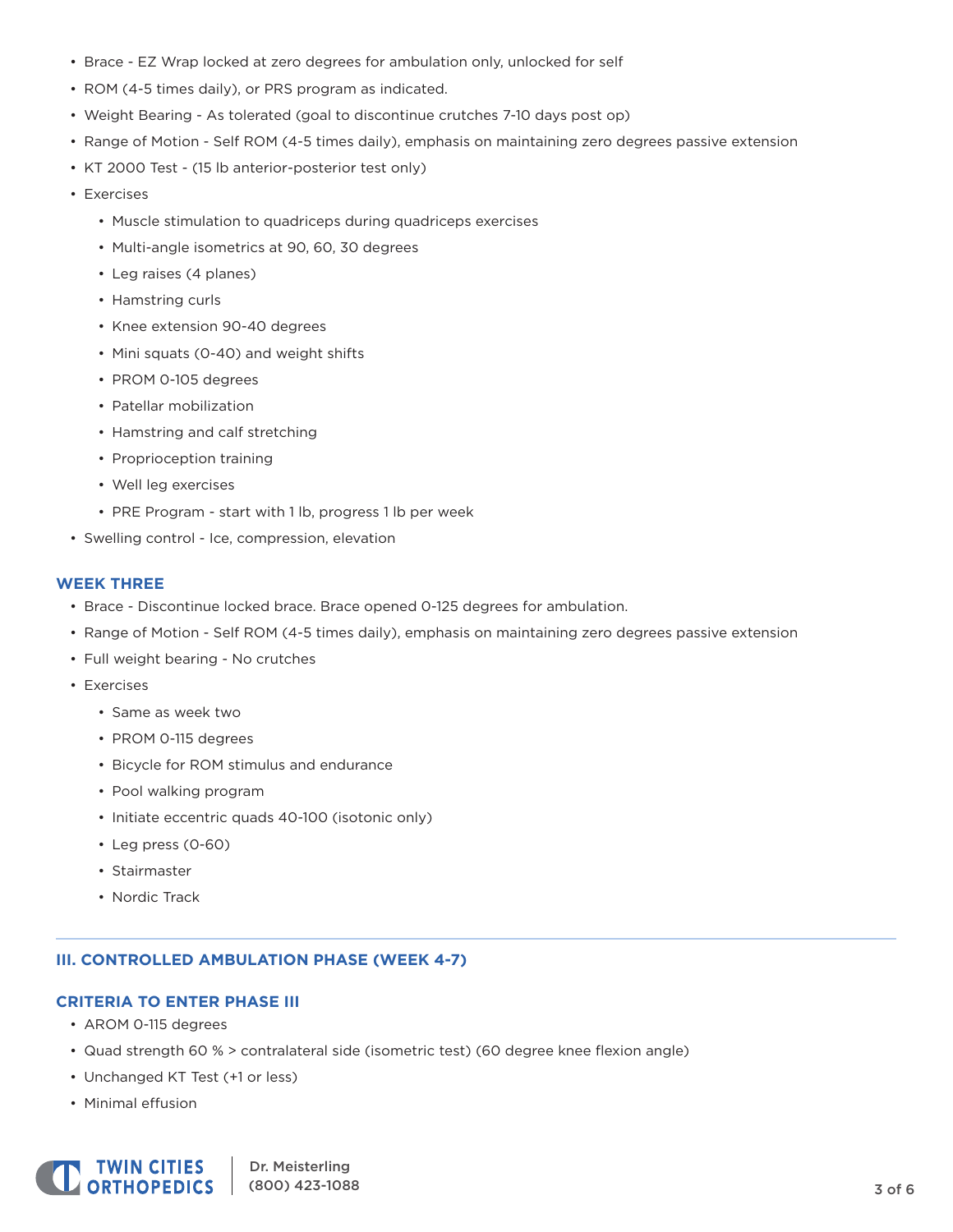#### **Goals**

#### Control Forces during walking

- Brace Discontinue Brace
- Range of Motion Self ROM (4-5 times daily), emphasis on maintaining zero degrees passive extension
- KT 2000 Test ‑ (Week 4, 20 lb anterior and posterior test)
- (Week 6, 20 and 30 lb anterior and posterior test)
- Exercises
	- Same as week three
	- PROM 0 ‑ 130 degrees
	- Initiate swimming program
	- Initiate step‑ups (start with 2" and gradually increase)
	- Increase closed kinetic chain rehab
	- Increase proprioception training

# **IV. MODERATE PROTECTION PHASE (WEEK 7‑12)**

#### **CRITERIA TO ENTER PHASE IV**

- AROM 0‑125 degrees
- Quad strength 60 % of contralateral leg (isokinetic test)
- No change in KT scores (+2 or less)
- Minimal effusion
- No patellofemoral complaints
- Satisfactory clinical exam

#### **Goals**

Protect patellofemoral joint's articular cartilage

Maximal strengthening for quads, lower extremity

- KT 2000 Test ‑ (Week 10) Total Displacement at 15 lb, 20 lb and 30 lb, Manual Maximal Test
- Isokinetic Test ‑ (Week 10)
- Exercises
	- Emphasize eccentric quad work
	- Continue closed chain exercises, step-ups, mini-squats, leg press
	- Continue knee extension 90‑40 degrees
	- Hip abduction/adduction
	- Hamstring curls and stretches
	- Calf raises
	- Bicycle for endurance
	- Pool running (forward/backward)

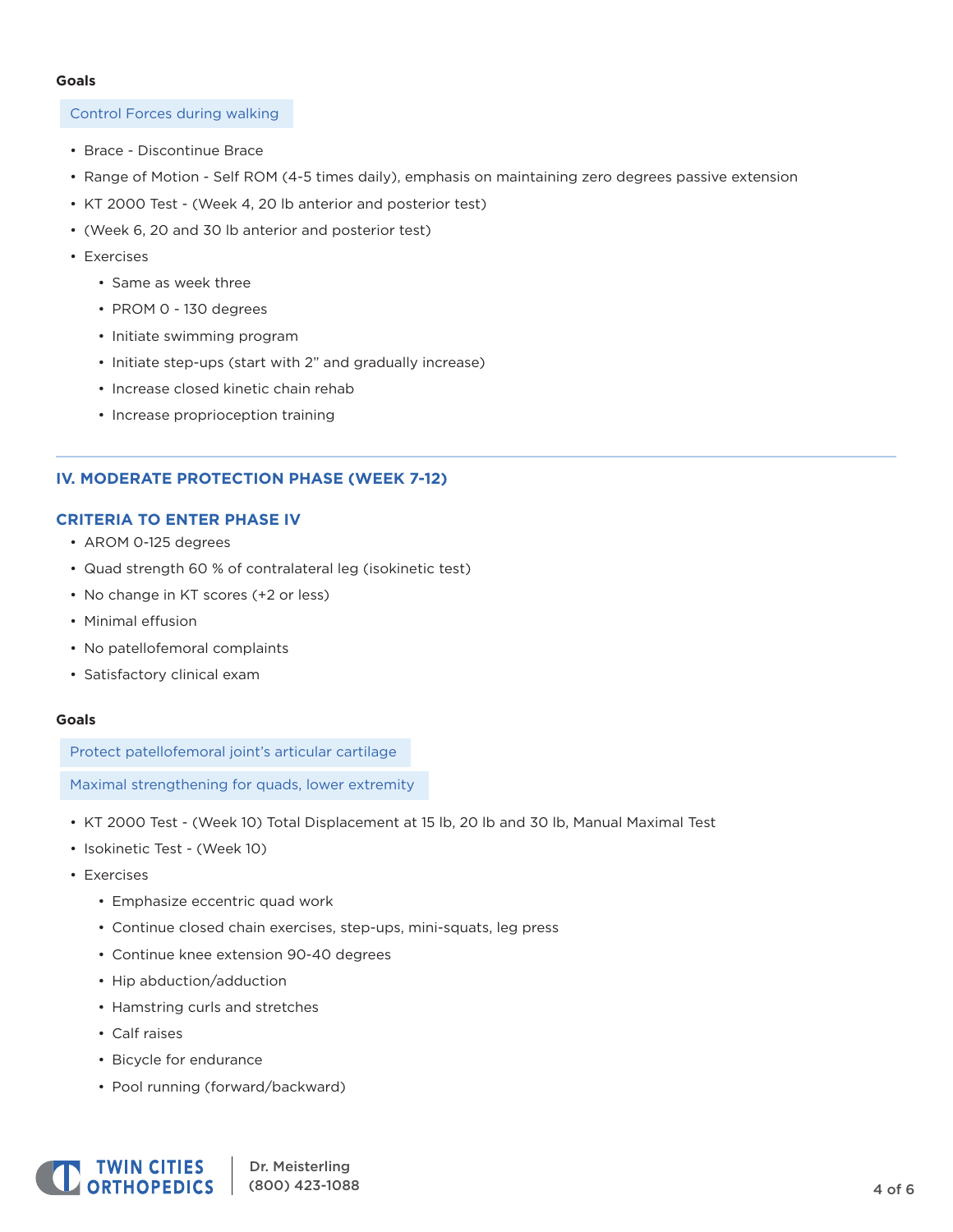- Walking program
- Stairmaster
- Initiate isokinetic work 100‑40 degrees

# **V. LIGHT ACTIVITY PHASE (MONTH 2 1/2 ‑ 3 1/2)**

# **CRITERIA TO ENTER PHASE V**

- AROM 0-125 degrees >
- Quad strength 70 % of contralateral side, knee flexor/extensor rated 70‑79%
- No change in KT scores (+2 or less)
- Minimal/no effusion
- Satisfactory clinical exam

#### **Goals**

Development of strength, power, and endurance

Begin to prepare for return to functional activities

- Tests ‑ Isokinetic test (week 10‑12 and 16‑18)
- Exercises
	- Continue strengthening exercises
	- Initiate plyometric program
	- Initiate running program
	- Initiate agility drills
	- Sport specific training and drills

# **CRITERIA TO INITIATE RUNNING PROGRAM**

- Satisfactory isokinetic test
- Unchanged KT results
- Functional test 70% > contralateral leg
- Satisfactory clinical exam

# **VI. RETURN TO ACTIVITY PHASE (MONTH 3 1/2 ‑ 4 1/2)**

# **CRITERIA TO RETURN TO ACTIVITIES**

- Isokinetic test that fulfills criteria
- KT 2000 Test unchanged
- Functional test 85% > contralateral leg
- Proprioceptive test 100% of contralateral leg
- Satisfactory clinical exam